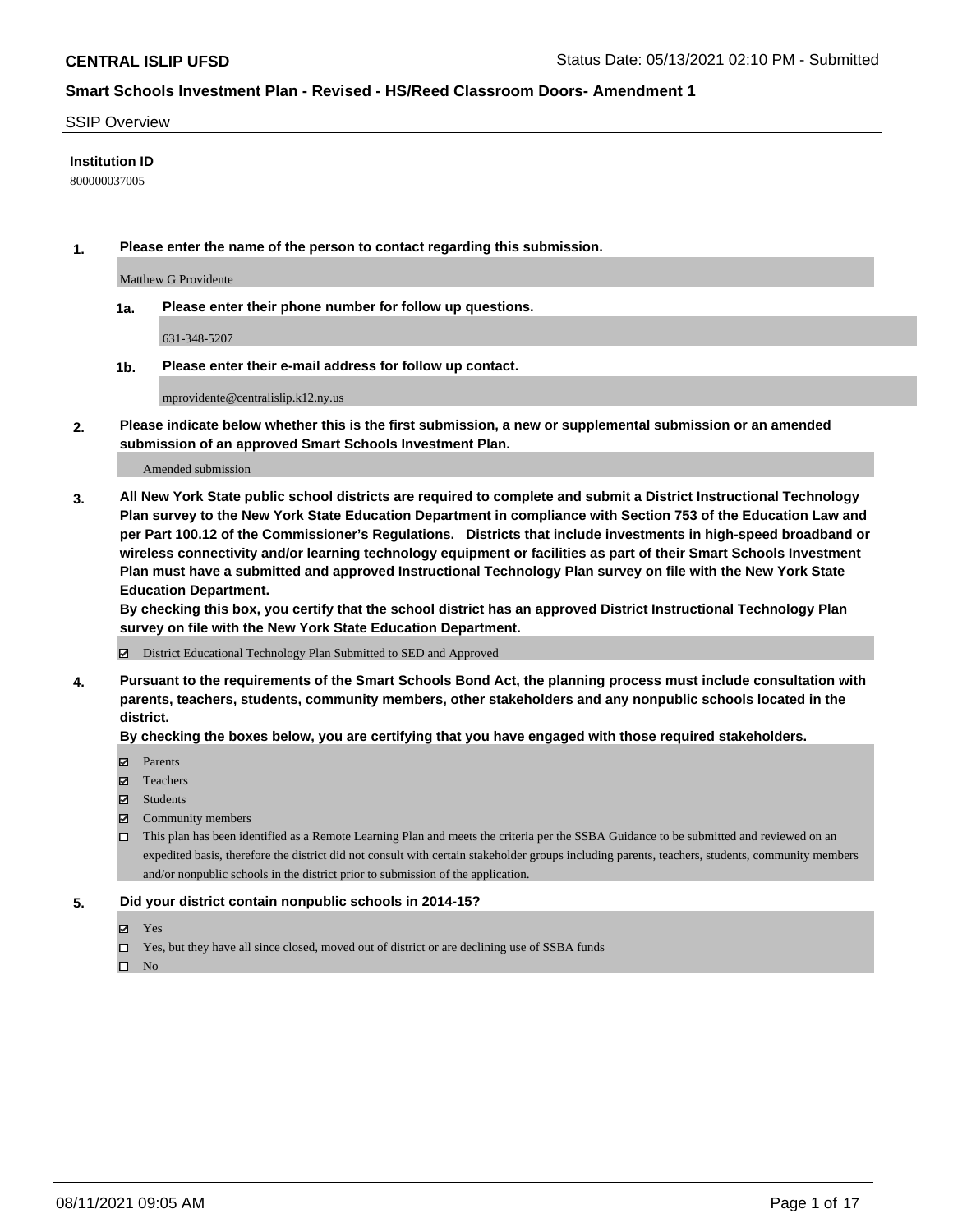#### SSIP Overview

**6. Certify that the following required steps have taken place by checking the boxes below:**

- The district developed and the school board approved a preliminary Smart Schools Investment Plan.
- The preliminary plan was posted on the district website for at least 30 days. The district included an address to which any written comments on the plan should be sent.
- The school board conducted a hearing that enabled stakeholders to respond to the preliminary plan. This hearing may have occured as part of a normal Board meeting, but adequate notice of the event must have been provided through local media and the district website for at least two weeks prior to the meeting.
- The district prepared a final plan for school board approval and such plan has been approved by the school board.
- $\boxtimes$  The final proposed plan that has been submitted has been posted on the district's website.
- This Plan has been identified as a Remote Learning Plan and meets the criteria per the SSBA Guidance to be submitted and reviewed on an expedited basis, therefore this plan has not met certain stakeholder engagement requirements including, consulting with nonpublic schools in advance of plan submission, having the school board conduct a hearing on the plan and/or posting the plan to the district website for a minimum of 30 days. This district will post the Remote Learning Plan to the district's website upon submission of the application.
- **6a. Please upload the proposed Smart Schools Investment Plan (SSIP) that was posted on the district's website, along with any supporting materials. Note that this should be different than your recently submitted Educational Technology Survey. The Final SSIP, as approved by the School Board, should also be posted on the website and remain there during the course of the projects contained therein.**

SMART SCHOOL PLAN.pptx

**6b. Enter the webpage address where the final Smart Schools Investment Plan is posted. The Plan should remain posted for the life of the included projects.**

http://www.centralislip.k12.ny.us/departments/technology/smart\_school\_bond\_act

**7. Please enter an estimate of the total number of students and staff that will benefit from this Smart Schools Investment Plan based on the cumulative projects submitted to date.**

7,667

**8. An LEA/School District may partner with one or more other LEA/School Districts to form a consortium to pool Smart Schools Bond Act funds for a project that meets all other Smart School Bond Act requirements. Each school district participating in the consortium will need to file an approved Smart Schools Investment Plan for the project and submit a signed Memorandum of Understanding that sets forth the details of the consortium including the roles of each respective district.**

 $\Box$  The district plans to participate in a consortium to partner with other school district(s) to implement a Smart Schools project.

**9. Please enter the name and 6-digit SED Code for each LEA/School District participating in the Consortium.**

| <b>Partner LEA/District</b> | <b>ISED BEDS Code</b> |
|-----------------------------|-----------------------|
| (No Response)               | (No Response)         |

**10. Please upload a signed Memorandum of Understanding with all of the participating Consortium partners.**

(No Response)

**11. Your district's Smart Schools Bond Act Allocation is:**

\$9,451,402

**12. Final 2014-15 BEDS Enrollment to calculate Nonpublic Sharing Requirement**

|            | Public Enrollment | Nonpublic Enrollment | Total Enrollment | I Nonpublic Percentage |
|------------|-------------------|----------------------|------------------|------------------------|
| Enrollment | 6.950             | 261                  | 7.211.00         | 3.62                   |

**13. This table compares each category budget total, as entered in that category's page, to the total expenditures listed in the category's expenditure table. Any discrepancies between the two must be resolved before submission.**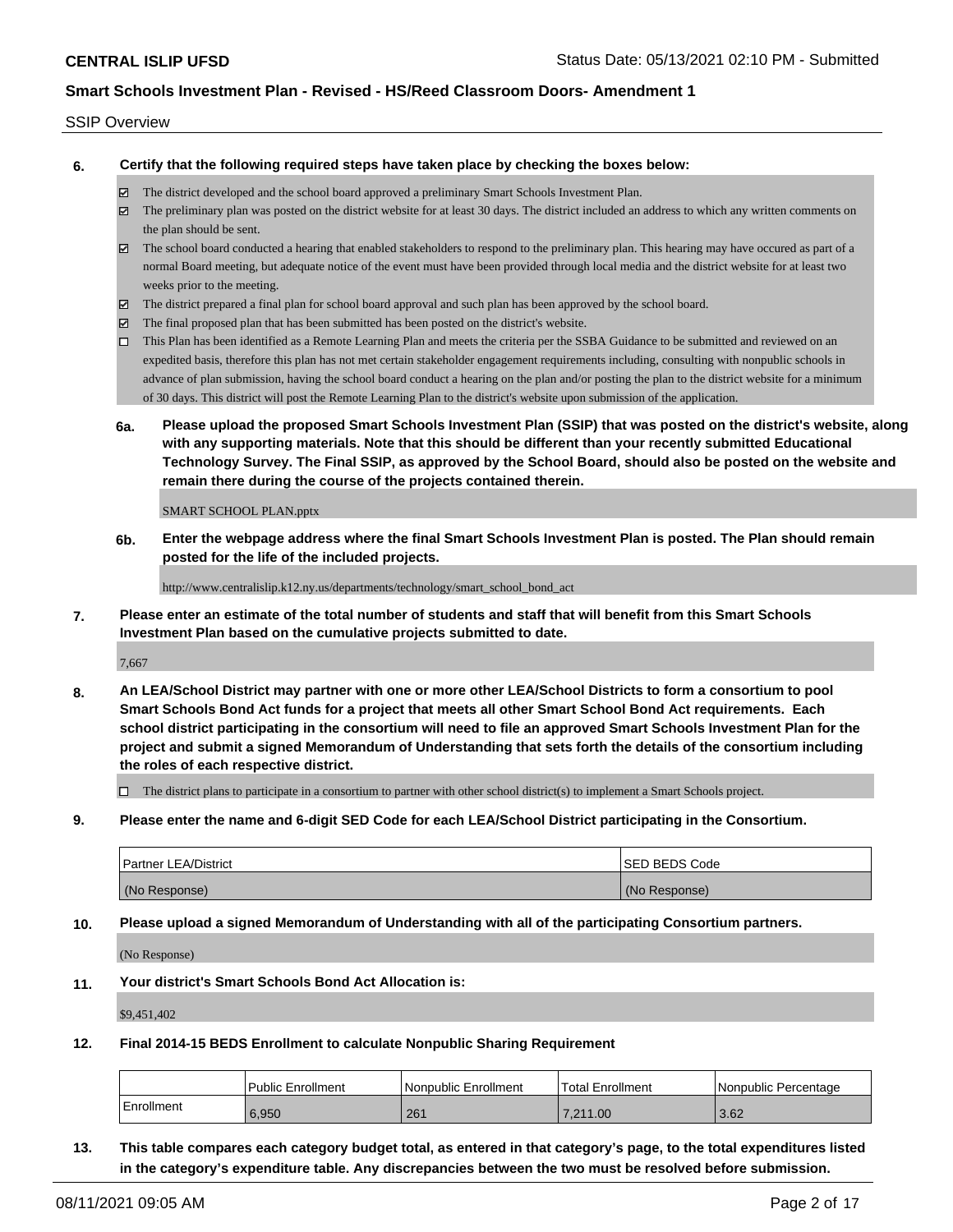SSIP Overview

|                                                 | Sub-Allocations | <b>Expenditure Totals</b> | <b>Difference</b> |
|-------------------------------------------------|-----------------|---------------------------|-------------------|
| <b>School Connectivity</b>                      | 0.00            | 0.00                      | 0.00              |
| <b>Connectivity Projects for</b><br>Communities | 0.00            | 0.00                      | 0.00              |
| Classroom Technology                            | 0.00            | 0.00                      | 0.00              |
| Pre-Kindergarten Classrooms                     | 0.00            | 0.00                      | 0.00              |
| Replace Transportable<br>Classrooms             | 0.00            | 0.00                      | 0.00              |
| <b>High-Tech Security Features</b>              | 215,971.43      | 215,971.43                | 0.00              |
| Nonpublic Loan                                  | 0.00            | 0.00                      | 0.00              |
| Totals:                                         | 215,971         | 215,971                   | 0                 |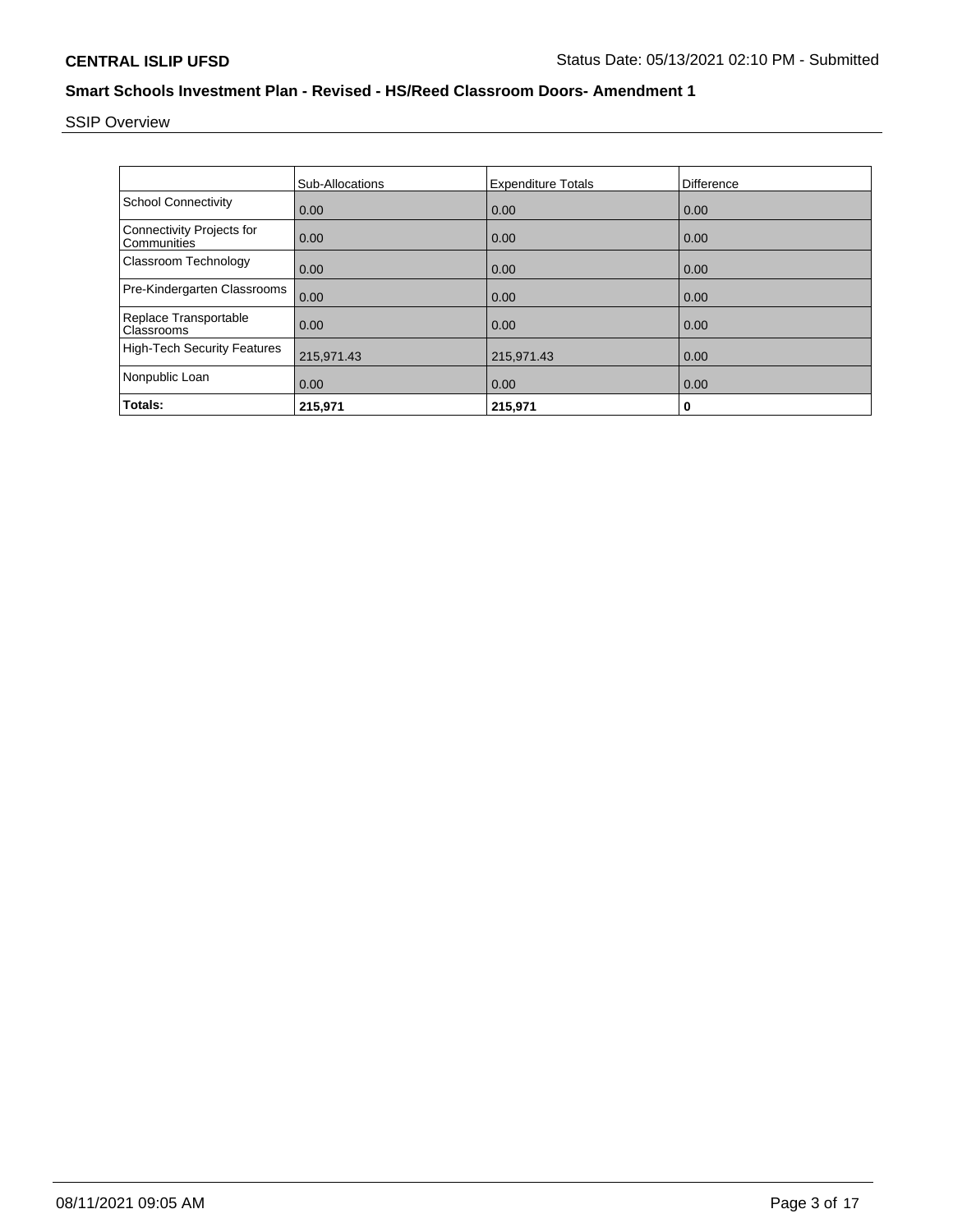School Connectivity

- **1. In order for students and faculty to receive the maximum benefit from the technology made available under the Smart Schools Bond Act, their school buildings must possess sufficient connectivity infrastructure to ensure that devices can be used during the school day. Smart Schools Investment Plans must demonstrate that:**
	- **• sufficient infrastructure that meets the Federal Communications Commission's 100 Mbps per 1,000 students standard currently exists in the buildings where new devices will be deployed, or**
	- **• is a planned use of a portion of Smart Schools Bond Act funds, or**
	- **• is under development through another funding source.**

**Smart Schools Bond Act funds used for technology infrastructure or classroom technology investments must increase the number of school buildings that meet or exceed the minimum speed standard of 100 Mbps per 1,000 students and staff within 12 months. This standard may be met on either a contracted 24/7 firm service or a "burstable" capability. If the standard is met under the burstable criteria, it must be:**

**1. Specifically codified in a service contract with a provider, and**

**2. Guaranteed to be available to all students and devices as needed, particularly during periods of high demand, such as computer-based testing (CBT) periods.**

**Please describe how your district already meets or is planning to meet this standard within 12 months of plan submission.**

(No Response)

**1a. If a district believes that it will be impossible to meet this standard within 12 months, it may apply for a waiver of this requirement, as described on the Smart Schools website. The waiver must be filed and approved by SED prior to submitting this survey.**

 $\Box$  By checking this box, you are certifying that the school district has an approved waiver of this requirement on file with the New York State Education Department.

**2. Connectivity Speed Calculator (Required). If the district currently meets the required speed, enter "Currently Met" in the last box: Expected Date When Required Speed Will be Met.**

|                  | l Number of     | Reauired Speed | Current Speed in | Expected Speed | Expected Date                       |
|------------------|-----------------|----------------|------------------|----------------|-------------------------------------|
|                  | <b>Students</b> | l in Mbps      | l Mbps           | to be Attained | When Required                       |
|                  |                 |                |                  |                | Within 12 Months ISpeed Will be Met |
| Calculated Speed | (No Response)   | 0.00           | (No Response)    | (No Response)  | (No Response)                       |

**3. Describe how you intend to use Smart Schools Bond Act funds for high-speed broadband and/or wireless connectivity projects in school buildings.**

(No Response)

**4. Describe the linkage between the district's District Instructional Technology Plan and how the proposed projects will improve teaching and learning. (There should be a link between your response to this question and your responses to Question 1 in Section IV - NYSED Initiatives Alignment: "Explain how the district use of instructional technology will serve as a part of a comprehensive and sustained effort to support rigorous academic standards attainment and performance improvement for students."** 

**Your answer should also align with your answers to the questions in Section II - Strategic Technology Planning and the associated Action Steps in Section III - Action Plan.)**

(No Response)

**5. If the district wishes to have students and staff access the Internet from wireless devices within the school building, or in close proximity to it, it must first ensure that it has a robust Wi-Fi network in place that has sufficient bandwidth to meet user demand.**

**Please describe how you have quantified this demand and how you plan to meet this demand.**

(No Response)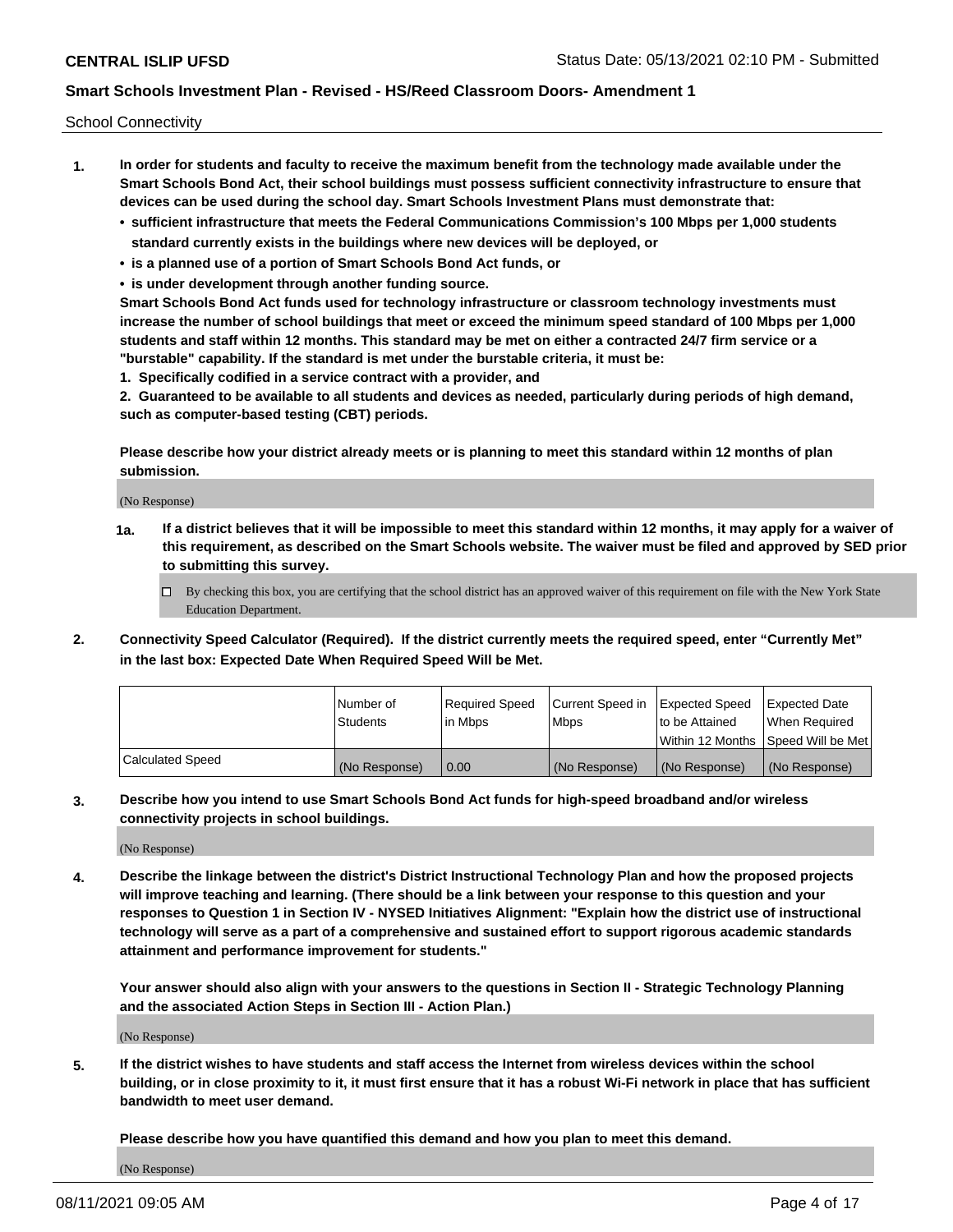School Connectivity

**6. Smart Schools plans with any expenditures in the School Connectivity category require a project number from the Office of Facilities Planning. Districts must submit an SSBA LOI and receive project numbers prior to submitting the SSIP. As indicated on the LOI, some projects may be eligible for a streamlined review and will not require a building permit.**

**Please indicate on a separate row each project number given to you by the Office of Facilities Planning.**

| Project Number |  |
|----------------|--|
| (No Response)  |  |

**7. Certain high-tech security and connectivity infrastructure projects may be eligible for an expedited review process as determined by the Office of Facilities Planning.**

#### **Was your project deemed eligible for streamlined review?**

(No Response)

#### **8. Include the name and license number of the architect or engineer of record.**

| Name          | License Number |
|---------------|----------------|
| (No Response) | (No Response)  |

#### **9. Public Expenditures – Loanable (Counts toward the nonpublic loan calculation)**

| Select the allowable expenditure type.<br>Repeat to add another item under each type. | <b>PUBLIC</b> Items to be<br>l Purchased | Quantity           | Cost Per Item    | <b>Total Cost</b> |
|---------------------------------------------------------------------------------------|------------------------------------------|--------------------|------------------|-------------------|
| (No Response)                                                                         | (No Response)                            | l (No<br>Response) | (No<br>Response) | $\overline{0.00}$ |
|                                                                                       |                                          | O                  | 0.00             |                   |

## **10. Public Expenditures – Non-Loanable (Does not count toward nonpublic loan calculation)**

| Select the allowable expenditure<br>type.<br>Repeat to add another item under<br>each type. | <b>PUBLIC</b> Items to be purchased | Quantity      | Cost per Item | <b>Total Cost</b> |
|---------------------------------------------------------------------------------------------|-------------------------------------|---------------|---------------|-------------------|
| (No Response)                                                                               | (No Response)                       | (No Response) | (No Response) | 0.00              |
|                                                                                             |                                     |               | 0.00          |                   |

#### **11. Final 2014-15 BEDS Enrollment to calculate Nonpublic Sharing Requirement (no changes allowed.)**

|            | Public Enrollment | Nonpublic Enrollment | 'Total Enrollment | l Nonpublic Percentage |
|------------|-------------------|----------------------|-------------------|------------------------|
| Enrollment | 6,950             | 261                  | 7.211.00          | 3.62                   |

#### **12. Total Public Budget - Loanable (Counts toward the nonpublic loan calculation)**

|                                                      | Public Allocations | <b>Estimated Nonpublic Loan</b><br>Amount | Estimated Total Sub-Allocations |
|------------------------------------------------------|--------------------|-------------------------------------------|---------------------------------|
| Network/Access Costs                                 | (No Response)      | 0.00                                      | 0.00                            |
| School Internal Connections and<br><b>Components</b> | (No Response)      | 0.00                                      | 0.00                            |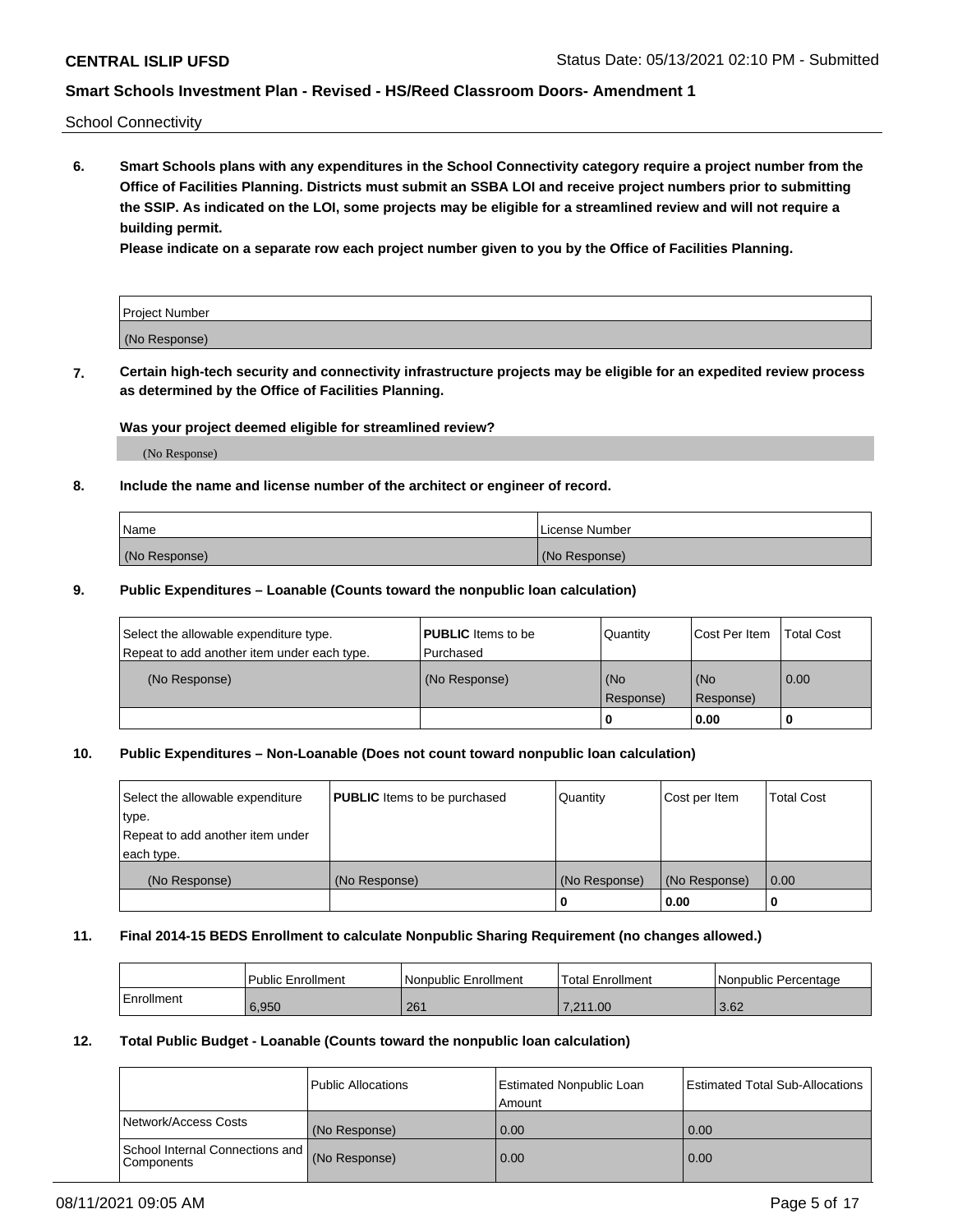School Connectivity

|         | <b>Public Allocations</b> | <b>Estimated Nonpublic Loan</b><br>Amount | <b>Estimated Total Sub-Allocations</b> |
|---------|---------------------------|-------------------------------------------|----------------------------------------|
| Other   | (No Response)             | 0.00                                      | 0.00                                   |
| Totals: | 0.00                      |                                           | O                                      |

# **13. Total Public Budget – Non-Loanable (Does not count toward the nonpublic loan calculation)**

| Sub-<br>Allocation |
|--------------------|
| (No Response)      |
| (No Response)      |
| (No Response)      |
| (No Response)      |
| (No Response)      |
| (No Response)      |
| (No Response)      |
| 0.00               |
|                    |

# **14. School Connectivity Totals**

|                          | Total Sub-Allocations |
|--------------------------|-----------------------|
| Total Loanable Items     | 0.00                  |
| Total Non-Ioanable Items | 0.00                  |
| Totals:                  | 0                     |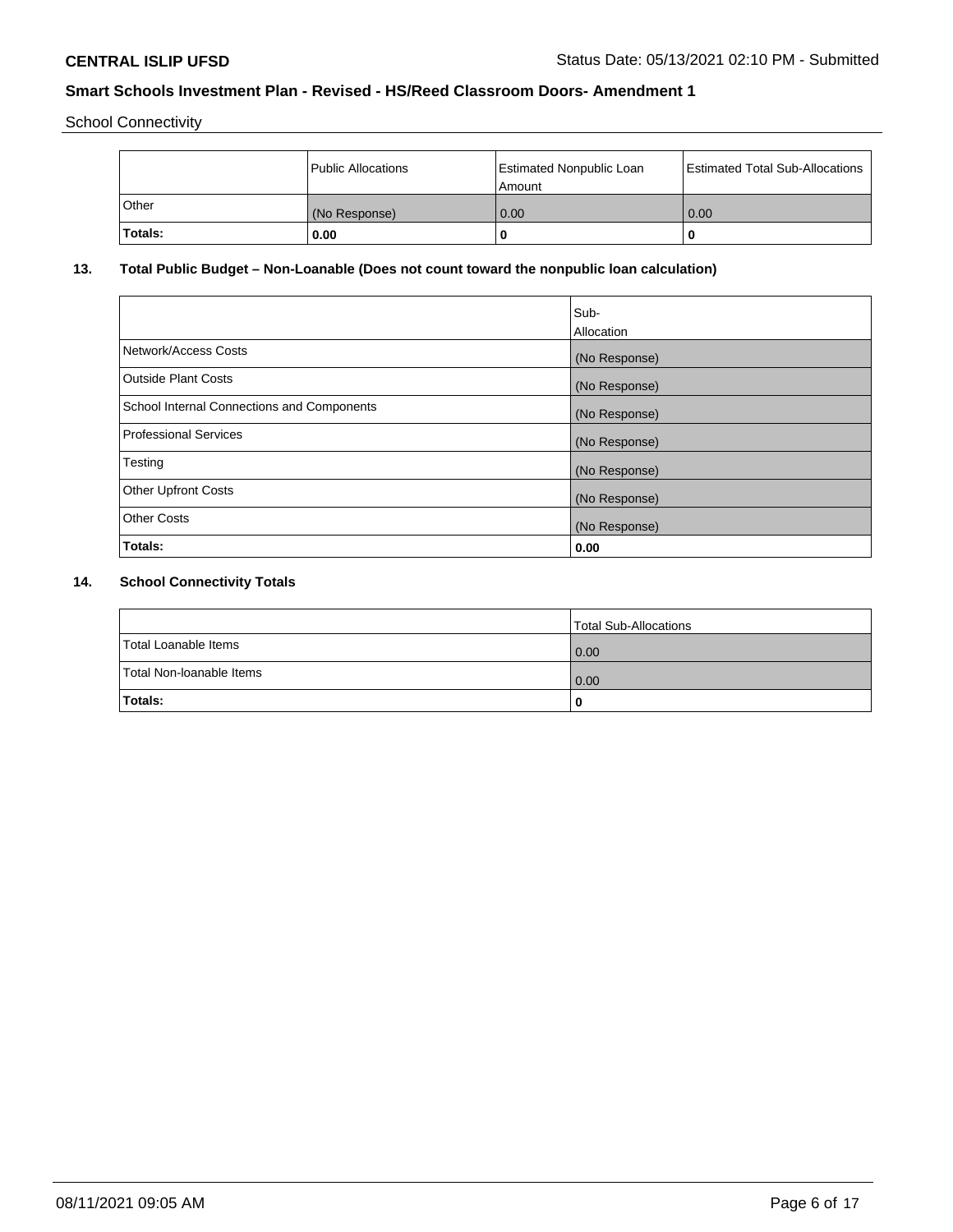Community Connectivity (Broadband and Wireless)

**1. Describe how you intend to use Smart Schools Bond Act funds for high-speed broadband and/or wireless connectivity projects in the community.**

(No Response)

**2. Please describe how the proposed project(s) will promote student achievement and increase student and/or staff access to the Internet in a manner that enhances student learning and/or instruction outside of the school day and/or school building.**

(No Response)

**3. Community connectivity projects must comply with all the necessary local building codes and regulations (building and related permits are not required prior to plan submission).**

 $\Box$  I certify that we will comply with all the necessary local building codes and regulations.

**4. Please describe the physical location of the proposed investment.**

(No Response)

**5. Please provide the initial list of partners participating in the Community Connectivity Broadband Project, along with their Federal Tax Identification (Employer Identification) number.**

| <b>Project Partners</b> | l Federal ID # |
|-------------------------|----------------|
| (No Response)           | (No Response)  |

**6. Please detail the type, quantity, per unit cost and total cost of the eligible items under each sub-category.**

| Select the allowable expenditure | Item to be purchased | Quantity      | Cost per Item | <b>Total Cost</b> |
|----------------------------------|----------------------|---------------|---------------|-------------------|
| type.                            |                      |               |               |                   |
| Repeat to add another item under |                      |               |               |                   |
| each type.                       |                      |               |               |                   |
| (No Response)                    | (No Response)        | (No Response) | (No Response) | 0.00              |
|                                  |                      | o             | 0.00          |                   |

**7. If you are submitting an allocation for Community Connectivity, complete this table.**

**Note that the calculated Total at the bottom of the table must equal the Total allocation for this category that you entered in the SSIP Overview overall budget.**

|                                    | Sub-Allocation |
|------------------------------------|----------------|
| Network/Access Costs               | (No Response)  |
| Outside Plant Costs                | (No Response)  |
| <b>Tower Costs</b>                 | (No Response)  |
| <b>Customer Premises Equipment</b> | (No Response)  |
| <b>Professional Services</b>       | (No Response)  |
| Testing                            | (No Response)  |
| <b>Other Upfront Costs</b>         | (No Response)  |
| <b>Other Costs</b>                 | (No Response)  |
| Totals:                            | 0.00           |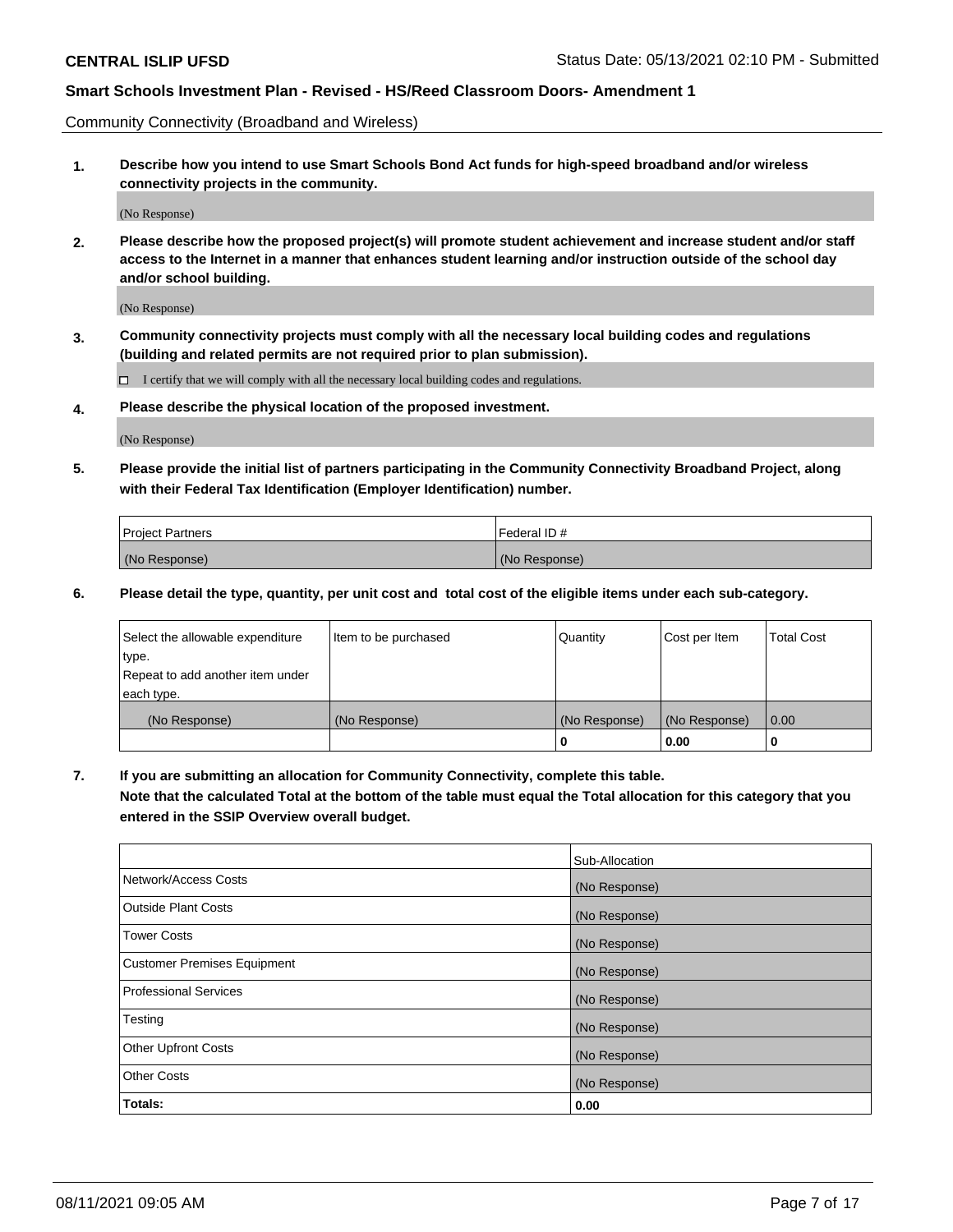#### Classroom Learning Technology

**1. In order for students and faculty to receive the maximum benefit from the technology made available under the Smart Schools Bond Act, their school buildings must possess sufficient connectivity infrastructure to ensure that devices can be used during the school day. Smart Schools Investment Plans must demonstrate that sufficient infrastructure that meets the Federal Communications Commission's 100 Mbps per 1,000 students standard currently exists in the buildings where new devices will be deployed, or is a planned use of a portion of Smart Schools Bond Act funds, or is under development through another funding source. Smart Schools Bond Act funds used for technology infrastructure or classroom technology investments must increase the number of school buildings that meet or exceed the minimum speed standard of 100 Mbps per 1,000 students and staff within 12 months. This standard may be met on either a contracted 24/7 firm service or a "burstable" capability. If the standard is met under the burstable criteria, it must be:**

**1. Specifically codified in a service contract with a provider, and**

**2. Guaranteed to be available to all students and devices as needed, particularly during periods of high demand, such as computer-based testing (CBT) periods.**

**Please describe how your district already meets or is planning to meet this standard within 12 months of plan submission.**

(No Response)

- **1a. If a district believes that it will be impossible to meet this standard within 12 months, it may apply for a waiver of this requirement, as described on the Smart Schools website. The waiver must be filed and approved by SED prior to submitting this survey.**
	- By checking this box, you are certifying that the school district has an approved waiver of this requirement on file with the New York State Education Department.
- **2. Connectivity Speed Calculator (Required). If the district currently meets the required speed, enter "Currently Met" in the last box: Expected Date When Required Speed Will be Met.**

|                  | l Number of     | Required Speed | Current Speed in | <b>Expected Speed</b> | <b>Expected Date</b>                |
|------------------|-----------------|----------------|------------------|-----------------------|-------------------------------------|
|                  | <b>Students</b> | l in Mbps      | l Mbps           | to be Attained        | When Required                       |
|                  |                 |                |                  |                       | Within 12 Months  Speed Will be Met |
| Calculated Speed | (No Response)   | 0.00           | (No Response)    | l (No Response)       | (No Response)                       |

**3. If the district wishes to have students and staff access the Internet from wireless devices within the school building, or in close proximity to it, it must first ensure that it has a robust Wi-Fi network in place that has sufficient bandwidth to meet user demand.**

**Please describe how you have quantified this demand and how you plan to meet this demand.**

(No Response)

**4. All New York State public school districts are required to complete and submit an Instructional Technology Plan survey to the New York State Education Department in compliance with Section 753 of the Education Law and per Part 100.12 of the Commissioner's Regulations.**

**Districts that include educational technology purchases as part of their Smart Schools Investment Plan must have a submitted and approved Instructional Technology Plan survey on file with the New York State Education Department.**

- By checking this box, you are certifying that the school district has an approved Instructional Technology Plan survey on file with the New York State Education Department.
- **5. Describe the devices you intend to purchase and their compatibility with existing or planned platforms or systems. Specifically address the adequacy of each facility's electrical, HVAC and other infrastructure necessary to install and support the operation of the planned technology.**

(No Response)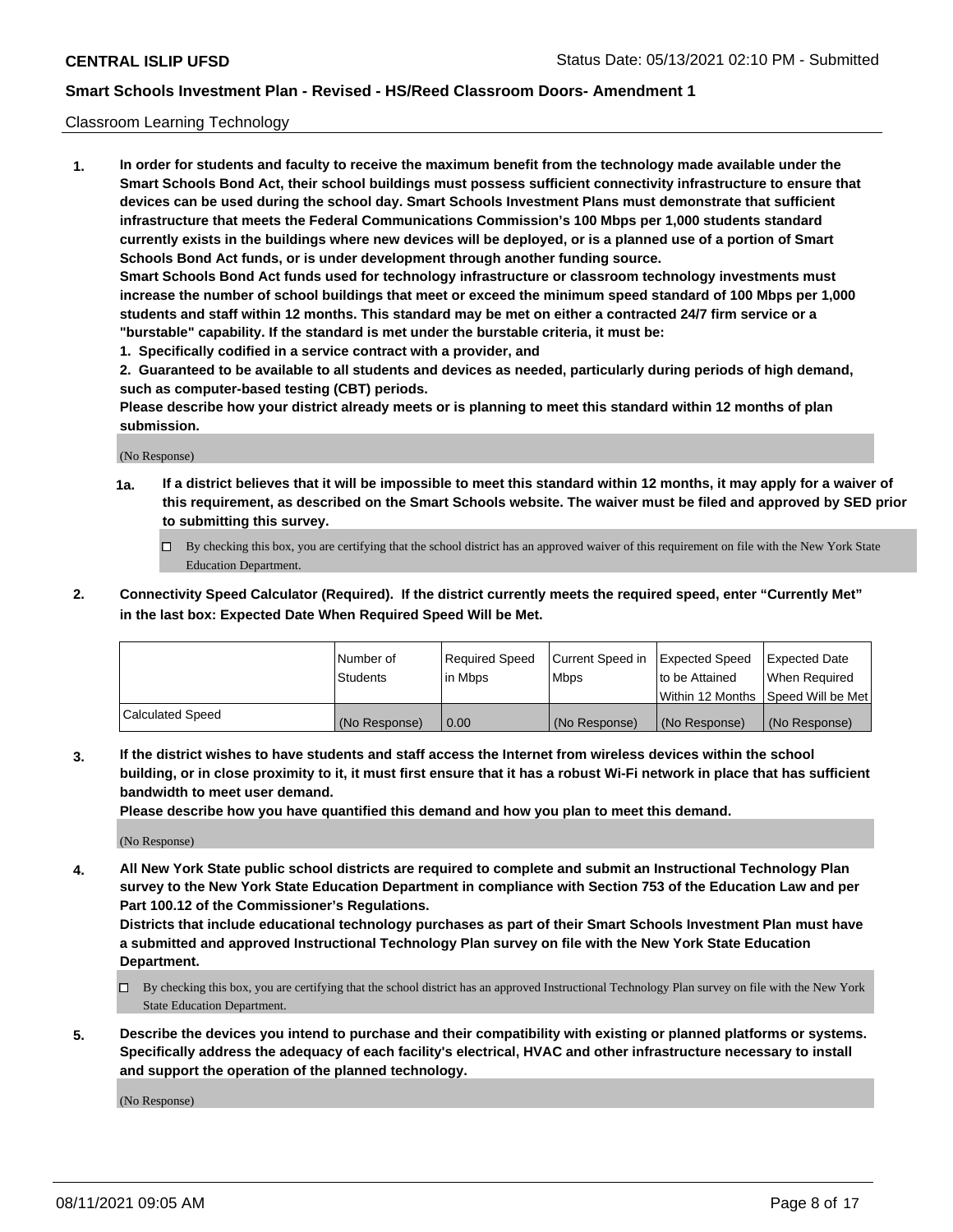#### Classroom Learning Technology

- **6. Describe how the proposed technology purchases will:**
	- **> enhance differentiated instruction;**
	- **> expand student learning inside and outside the classroom;**
	- **> benefit students with disabilities and English language learners; and**
	- **> contribute to the reduction of other learning gaps that have been identified within the district.**

**The expectation is that districts will place a priority on addressing the needs of students who struggle to succeed in a rigorous curriculum. Responses in this section should specifically address this concern and align with the district's Instructional Technology Plan (in particular Question 2 of E. Curriculum and Instruction: "Does the district's instructional technology plan address the needs of students with disabilities to ensure equitable access to instruction, materials and assessments?" and Question 3 of the same section: "Does the district's instructional technology plan address the provision of assistive technology specifically for students with disabilities to ensure access to and participation in the general curriculum?")**

**In addition, describe how the district ensures equitable access to instruction, materials and assessments and participation in the general curriculum for both SWD and English Language Learners/Multilingual Learners (ELL/MLL) students.**

**Please note: If this plan has been identified as a Remote Learning Plan to be submitted and reviewed on an expedited basis, the district should explain how this plan will facilitate remote and hybrid learning, in lieu of responding to the question above.**

(No Response)

**7. Where appropriate, describe how the proposed technology purchases will enhance ongoing communication with parents and other stakeholders and help the district facilitate technology-based regional partnerships, including distance learning and other efforts.**

(No Response)

**8. Describe the district's plan to provide professional development to ensure that administrators, teachers and staff can employ the technology purchased to enhance instruction successfully.**

**Note: This response should be aligned and expanded upon in accordance with your district's response to Question 1 of F. Professional Development of your Instructional Technology Plan: "Please provide a summary of professional development offered to teachers and staff, for the time period covered by this plan, to support technology to enhance teaching and learning. Please include topics, audience and method of delivery within your summary."**

**Please note: If this plan has been identified as a Remote Learning Plan to be submitted and reviewed on an expedited basis, the district should provide a statement confirming that the district has provided or will provide professional development on these devices to its staff, in lieu of responding to the question above.**

(No Response)

- **9. Districts must contact one of the SUNY/CUNY teacher preparation programs listed on the document on the left side of the page that supplies the largest number of the district's new teachers to request advice on innovative uses and best practices at the intersection of pedagogy and educational technology.**
	- $\Box$  By checking this box, you certify that you have contacted the SUNY/CUNY teacher preparation program that supplies the largest number of your new teachers to request advice on these issues.

#### **9a. Please enter the name of the SUNY or CUNY Institution that you contacted.**

(No Response)

**9b. Enter the primary Institution phone number.**

(No Response)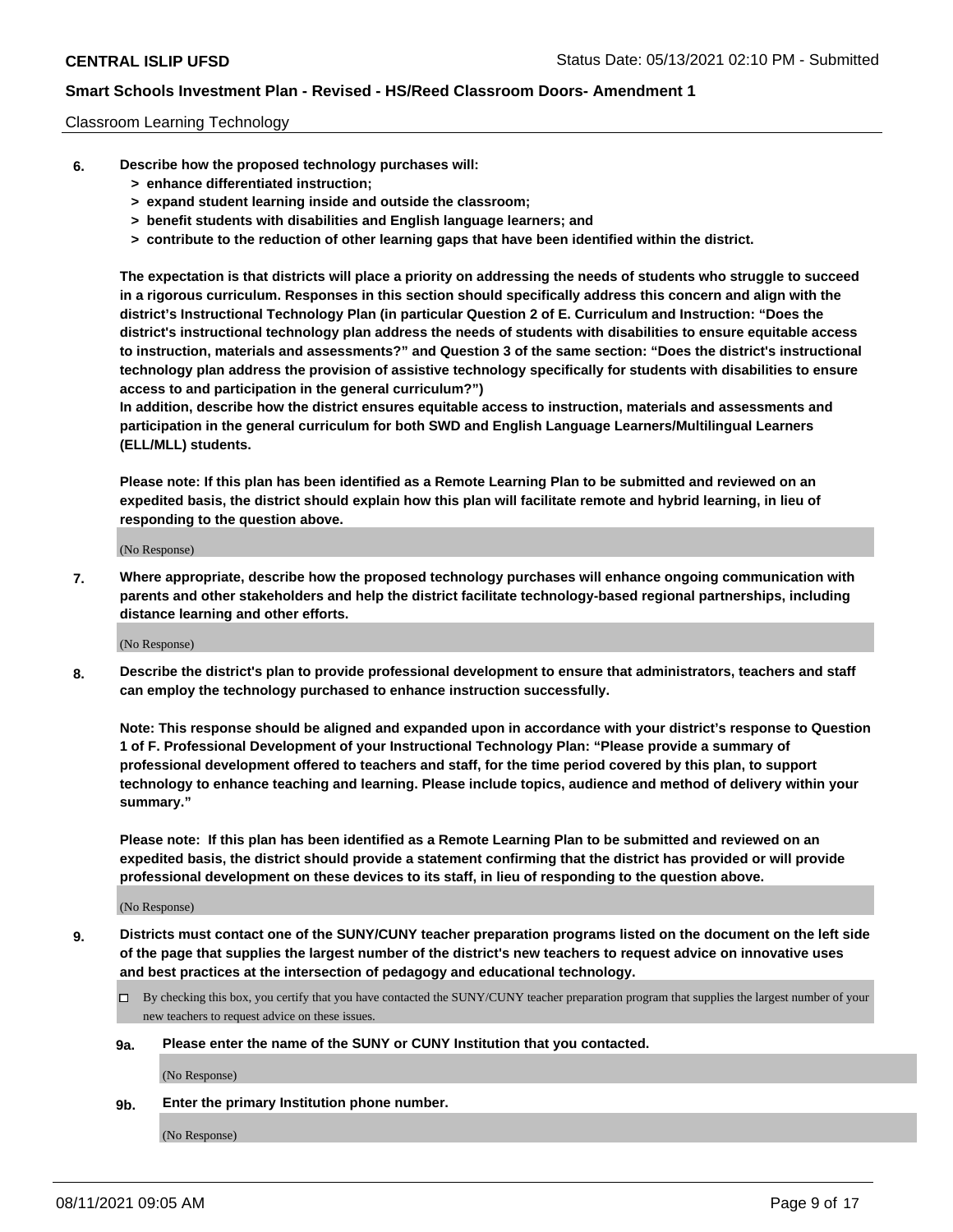Classroom Learning Technology

**9c. Enter the name of the contact person with whom you consulted and/or will be collaborating with on innovative uses of technology and best practices.**

(No Response)

**10. To ensure the sustainability of technology purchases made with Smart Schools funds, districts must demonstrate a long-term plan to maintain and replace technology purchases supported by Smart Schools Bond Act funds. This sustainability plan shall demonstrate a district's capacity to support recurring costs of use that are ineligible for Smart Schools Bond Act funding such as device maintenance, technical support, Internet and wireless fees, maintenance of hotspots, staff professional development, building maintenance and the replacement of incidental items. Further, such a sustainability plan shall include a long-term plan for the replacement of purchased devices and equipment at the end of their useful life with other funding sources.**

 $\square$  By checking this box, you certify that the district has a sustainability plan as described above.

**11. Districts must ensure that devices purchased with Smart Schools Bond funds will be distributed, prepared for use, maintained and supported appropriately. Districts must maintain detailed device inventories in accordance with generally accepted accounting principles.**

By checking this box, you certify that the district has a distribution and inventory management plan and system in place.

**12. Please detail the type, quantity, per unit cost and total cost of the eligible items under each sub-category.**

| Select the allowable expenditure | Item to be Purchased | Quantity      | Cost per Item | <b>Total Cost</b> |
|----------------------------------|----------------------|---------------|---------------|-------------------|
| type.                            |                      |               |               |                   |
| Repeat to add another item under |                      |               |               |                   |
| each type.                       |                      |               |               |                   |
| (No Response)                    | (No Response)        | (No Response) | (No Response) | $\overline{0.00}$ |
|                                  |                      |               | 0.00          |                   |

#### **13. Final 2014-15 BEDS Enrollment to calculate Nonpublic Sharing Requirement (no changes allowed.)**

|              | l Public Enrollment | Nonpublic Enrollment | <b>Total Enrollment</b> | <i>Nonpublic</i><br>l Percentage |
|--------------|---------------------|----------------------|-------------------------|----------------------------------|
| l Enrollment | 6.950               | 261                  | 7.211.00                | 3.62                             |

#### **14. If you are submitting an allocation for Classroom Learning Technology complete this table.**

|                          | Public School Sub-Allocation | <b>Estimated Nonpublic Loan</b><br>Amount | Estimated Total Public and<br>Nonpublic Sub-Allocation |
|--------------------------|------------------------------|-------------------------------------------|--------------------------------------------------------|
|                          |                              | (Based on Percentage Above)               |                                                        |
| Interactive Whiteboards  | (No Response)                | 0.00                                      | 0.00                                                   |
| <b>Computer Servers</b>  | (No Response)                | 0.00                                      | 0.00                                                   |
| <b>Desktop Computers</b> | (No Response)                | 0.00                                      | 0.00                                                   |
| <b>Laptop Computers</b>  | (No Response)                | 0.00                                      | 0.00                                                   |
| <b>Tablet Computers</b>  | (No Response)                | 0.00                                      | 0.00                                                   |
| <b>Other Costs</b>       | (No Response)                | 0.00                                      | 0.00                                                   |
| Totals:                  | 0.00                         | 0                                         | 0                                                      |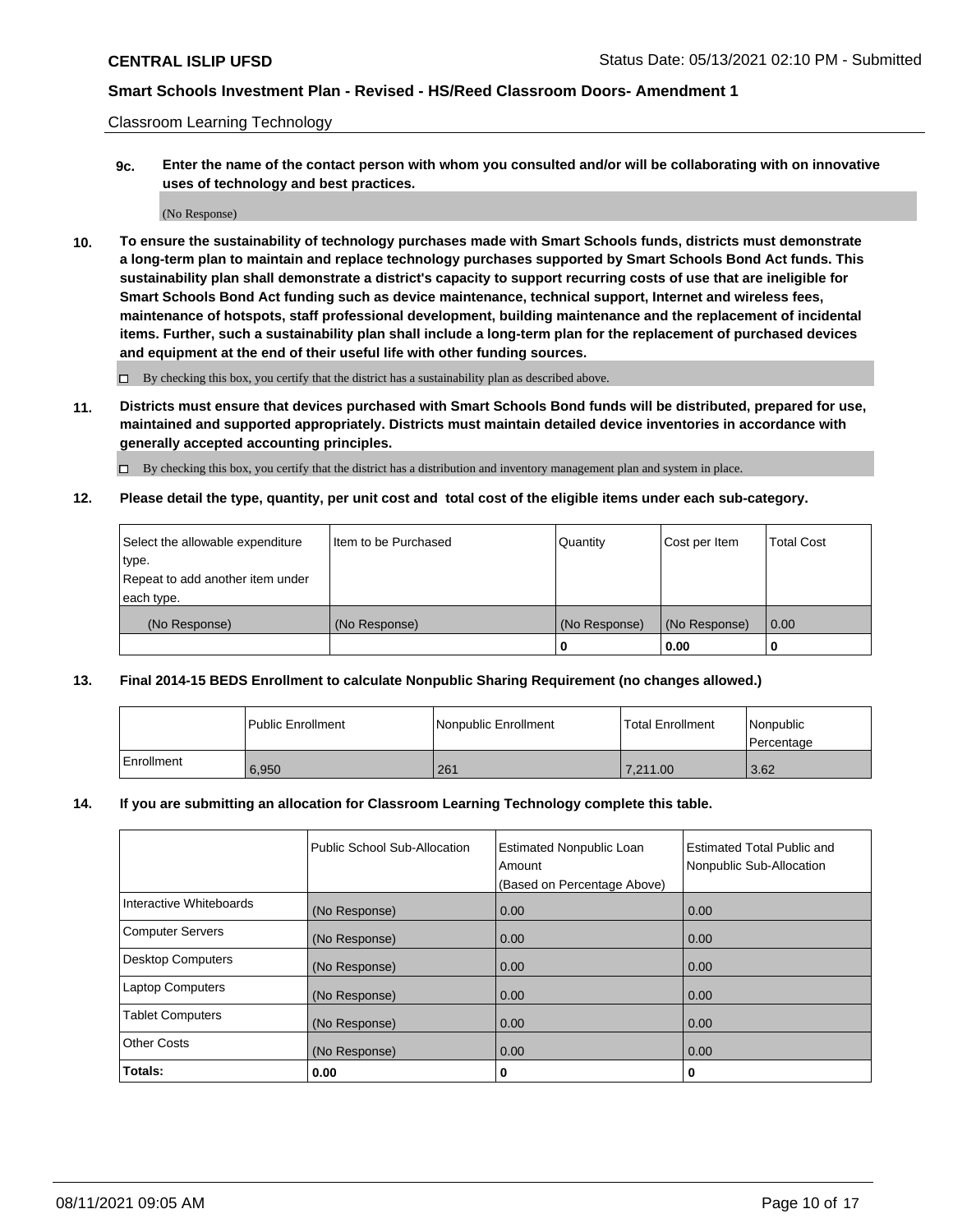#### Pre-Kindergarten Classrooms

**1. Provide information regarding how and where the district is currently serving pre-kindergarten students and justify the need for additional space with enrollment projections over 3 years.**

(No Response)

- **2. Describe the district's plan to construct, enhance or modernize education facilities to accommodate prekindergarten programs. Such plans must include:**
	- **Specific descriptions of what the district intends to do to each space;**
	- **An affirmation that new pre-kindergarten classrooms will contain a minimum of 900 square feet per classroom;**
	- **The number of classrooms involved;**
	- **The approximate construction costs per classroom; and**
	- **Confirmation that the space is district-owned or has a long-term lease that exceeds the probable useful life of the improvements.**

(No Response)

**3. Smart Schools Bond Act funds may only be used for capital construction costs. Describe the type and amount of additional funds that will be required to support ineligible ongoing costs (e.g. instruction, supplies) associated with any additional pre-kindergarten classrooms that the district plans to add.**

(No Response)

**4. All plans and specifications for the erection, repair, enlargement or remodeling of school buildings in any public school district in the State must be reviewed and approved by the Commissioner. Districts that plan capital projects using their Smart Schools Bond Act funds will undergo a Preliminary Review Process by the Office of Facilities Planning.**

**Please indicate on a separate row each project number given to you by the Office of Facilities Planning.**

| Project Number |  |
|----------------|--|
| (No Response)  |  |
|                |  |

**5. Please detail the type, quantity, per unit cost and total cost of the eligible items under each sub-category.**

| Select the allowable expenditure | Item to be purchased | Quantity      | Cost per Item | <b>Total Cost</b> |
|----------------------------------|----------------------|---------------|---------------|-------------------|
| type.                            |                      |               |               |                   |
| Repeat to add another item under |                      |               |               |                   |
| each type.                       |                      |               |               |                   |
| (No Response)                    | (No Response)        | (No Response) | (No Response) | 0.00              |
|                                  |                      | U             | 0.00          |                   |

**6. If you have made an allocation for Pre-Kindergarten Classrooms, complete this table. Note that the calculated Total at the bottom of the table must equal the Total allocation for this category that you entered in the SSIP Overview overall budget.**

|                                          | Sub-Allocation |
|------------------------------------------|----------------|
| Construct Pre-K Classrooms               | (No Response)  |
| Enhance/Modernize Educational Facilities | (No Response)  |
| <b>Other Costs</b>                       | (No Response)  |
| Totals:                                  | 0.00           |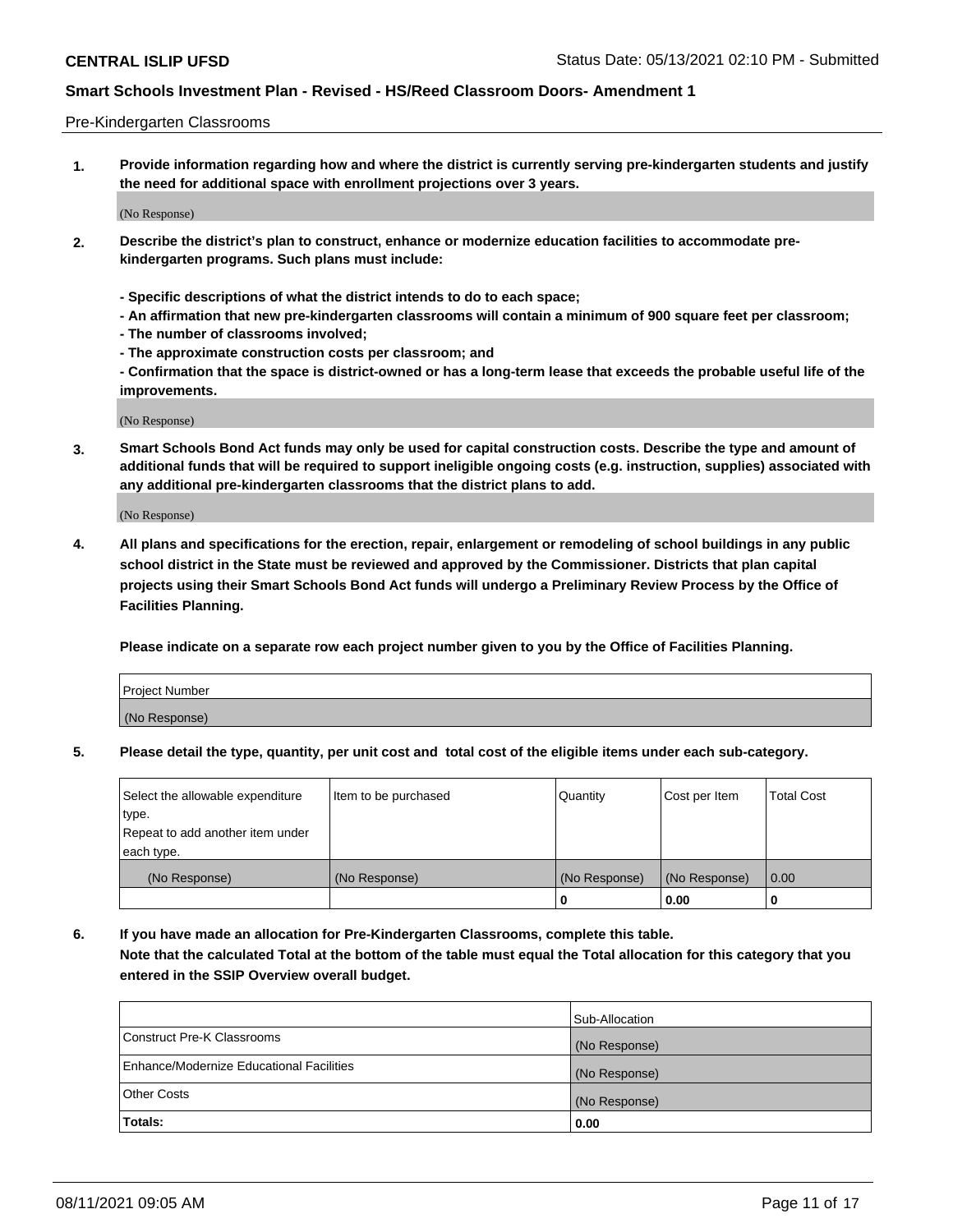Replace Transportable Classrooms

**1. Describe the district's plan to construct, enhance or modernize education facilities to provide high-quality instructional space by replacing transportable classrooms.**

(No Response)

**2. All plans and specifications for the erection, repair, enlargement or remodeling of school buildings in any public school district in the State must be reviewed and approved by the Commissioner. Districts that plan capital projects using their Smart Schools Bond Act funds will undergo a Preliminary Review Process by the Office of Facilities Planning.**

**Please indicate on a separate row each project number given to you by the Office of Facilities Planning.**

| Project Number |  |
|----------------|--|
|                |  |
| (No Response)  |  |

**3. For large projects that seek to blend Smart Schools Bond Act dollars with other funds, please note that Smart Schools Bond Act funds can be allocated on a pro rata basis depending on the number of new classrooms built that directly replace transportable classroom units.**

**If a district seeks to blend Smart Schools Bond Act dollars with other funds describe below what other funds are being used and what portion of the money will be Smart Schools Bond Act funds.**

(No Response)

**4. Please detail the type, quantity, per unit cost and total cost of the eligible items under each sub-category.**

| Select the allowable expenditure | Item to be purchased | Quantity      | Cost per Item | Total Cost |
|----------------------------------|----------------------|---------------|---------------|------------|
| ∣type.                           |                      |               |               |            |
| Repeat to add another item under |                      |               |               |            |
| each type.                       |                      |               |               |            |
| (No Response)                    | (No Response)        | (No Response) | (No Response) | 0.00       |
|                                  |                      | u             | 0.00          |            |

**5. If you have made an allocation for Replace Transportable Classrooms, complete this table. Note that the calculated Total at the bottom of the table must equal the Total allocation for this category that you entered in the SSIP Overview overall budget.**

|                                                | Sub-Allocation |
|------------------------------------------------|----------------|
| Construct New Instructional Space              | (No Response)  |
| Enhance/Modernize Existing Instructional Space | (No Response)  |
| Other Costs                                    | (No Response)  |
| Totals:                                        | 0.00           |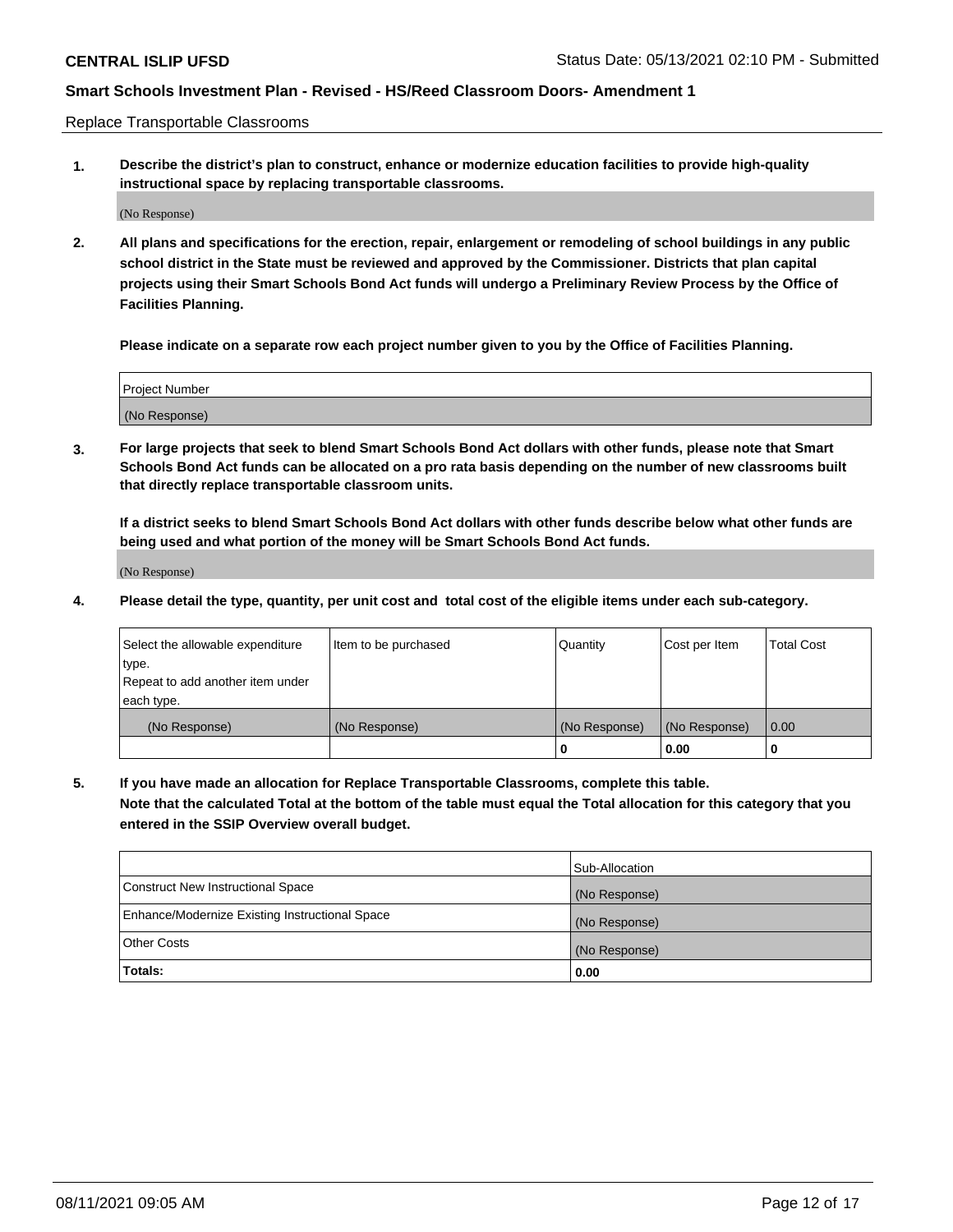#### High-Tech Security Features

## **1. Describe how you intend to use Smart Schools Bond Act funds to install high-tech security features in school buildings and on school campuses.**

Our original SSIP for "HS/Reed Classroom Doors" was submitted in the portal in October 2019 and was developed based on technology/pricing existing prior to that submission. Given technological changes over the course of the past 2 years, we submit this Amendment 1 to reflect equipment changes and budgetary changers. Further, in performing case door-by-door assesments, we have add to expand details at certain classroom entryways which maintain large sidelights or transom panels which need to be hardened to accompllish the secuirty objective. The network/gateway build-out to sustain sufficent signal to reach all wifi door devices is also enlarged to ensrue continual operation of the network and signal overlap of this critcial lock-down feature.

**2. All plans and specifications for the erection, repair, enlargement or remodeling of school buildings in any public school district in the State must be reviewed and approved by the Commissioner. Smart Schools plans with any expenditures in the High-Tech Security category require a project number from the Office of Facilities Planning. Districts must submit an SSBA LOI and receive project numbers prior to submitting the SSIP. As indicated on the LOI, some projects may be eligible for a streamlined review and will not require a building permit. Please indicate on a separate row each project number given to you by the Office of Facilities Planning.**

| <b>Project Number</b> |  |
|-----------------------|--|
| 58-05-13-03-7-999-BA2 |  |

- **3. Was your project deemed eligible for streamlined Review?**
	- Yes
	- $\square$  No
	- **3a. Districts with streamlined projects must certify that they have reviewed all installations with their licensed architect or engineer of record, and provide that person's name and license number. The licensed professional must review the products and proposed method of installation prior to implementation and review the work during and after completion in order to affirm that the work was code-compliant, if requested.**

By checking this box, you certify that the district has reviewed all installations with a licensed architect or engineer of record.

#### **4. Include the name and license number of the architect or engineer of record.**

| <sup>1</sup> Name                                        | License Number |
|----------------------------------------------------------|----------------|
| William G. Wisbauer II, TetraTech Architects & Engineers | 16549          |

**5. Please detail the type, quantity, per unit cost and total cost of the eligible items under each sub-category.**

| Select the allowable expenditure<br>type.<br>Repeat to add another item under<br>each type. | Item to be purchased               | Quantity | Cost per Item | <b>Total Cost</b> |
|---------------------------------------------------------------------------------------------|------------------------------------|----------|---------------|-------------------|
| Approved Door Hardening                                                                     | Solid Doors HS                     | $-99$    | 884.14        | $-87,529.86$      |
| Approved Door Hardening                                                                     | Solid Doors HS                     | 103      | 1.237.92      | 127,505.76        |
| Approved Door Hardening                                                                     | Doors with Vision Kit Prepped Pred | $-76$    | 1.156.34      | $-87.881.84$      |
| Approved Door Hardening                                                                     | Solid Doors Reed                   | 72       | 1.237.92      | 89.130.24         |
| Approved Door Hardening                                                                     | Glass Replacement (side lights) HS | $-80$    | 150.00        | $-12,000.00$      |
| Approved Door Hardening                                                                     | Glass Replacement HS               | 194      | 219.35        | 42,553.90         |
| Approved Door Hardening                                                                     | Glass Replacement Reed             | 56       | 130.50        | 7,308.00          |
| Approved Door Hardening                                                                     | Door Freight HS                    |          | 7,903.00      | 7,903.00          |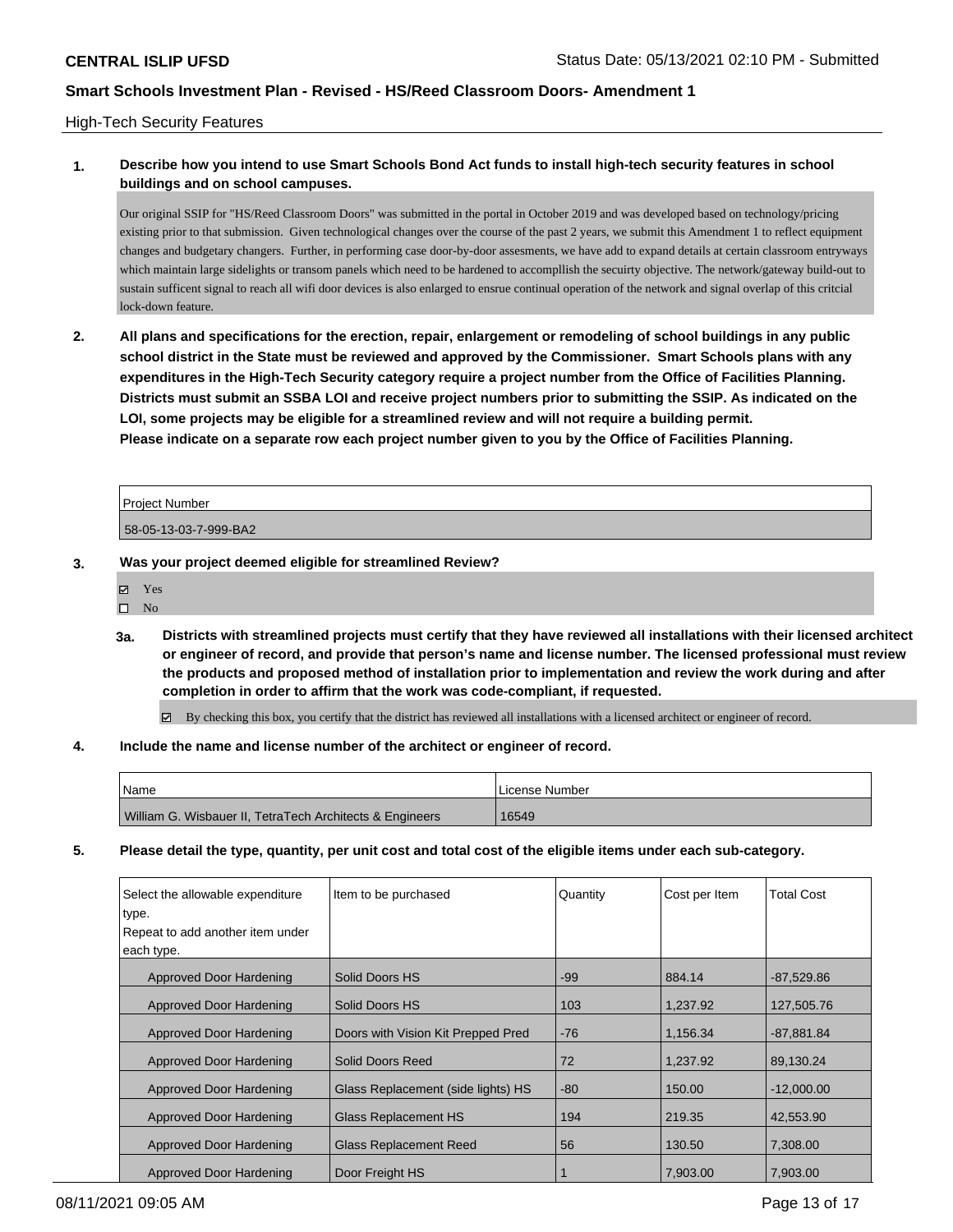# High-Tech Security Features

| Select the allowable expenditure<br>Item to be purchased<br>type.<br>Repeat to add another item under<br>each type. |                                                                               | Quantity       | Cost per Item | <b>Total Cost</b> |
|---------------------------------------------------------------------------------------------------------------------|-------------------------------------------------------------------------------|----------------|---------------|-------------------|
| Approved Door Hardening                                                                                             | Door Freight Reed                                                             | 1              | 4,568.00      | 4,568.00          |
| Approved Door Hardening                                                                                             | Fire Rate Glass HS                                                            | 1              | 22,134.00     | 22,134.00         |
| Approved Door Hardening                                                                                             | Fire Rated Glass Reed                                                         | 1              | 15,385.00     | 15,385.00         |
| Approved Door Hardening                                                                                             | 3M Film Application to side lights (sq.<br>ft.) $HS$                          | $-800$         | 22.00         | $-17,600.00$      |
| Approved Door Hardening                                                                                             | Continuous Hinge HS                                                           | $-99$          | 80.00         | $-7,920.00$       |
| Approved Door Hardening                                                                                             | Rockwood Kick Plate HS                                                        | -99            | 19.50         | $-1,930.50$       |
| Approved Door Hardening                                                                                             | LCN Surface Closer HS                                                         | -99            | 256.00        | $-25,344.00$      |
| Approved Door Hardening                                                                                             | Misc Material per Door HS                                                     | $-99$          | 50.00         | $-4,950.00$       |
| Approved Door Hardening                                                                                             | Door Hardware (hinge, closer, strike,<br>mounting bracket), gasketing, (HS)   | 103            | 611.12        | 62,945.36         |
| Approved Door Hardening                                                                                             | Add door installation hours HS                                                | 136            | 129.00        | 17,544.00         |
| Approved Door Hardening                                                                                             | shipping and prep vision kits reed                                            | -4             | 585.00        | $-2,340.00$       |
| Approved Door Hardening                                                                                             | 3M film Application to side lights (sq. ft)<br>Reed                           | $-150$         | 22.00         | $-3,300.00$       |
| Approved Door Hardening                                                                                             | Vision Kits Reed                                                              | $-76$          | 60.00         | $-4,560.00$       |
| Approved Door Hardening                                                                                             | Continuous Hinge Reed                                                         | $-76$          | 80.00         | $-6,080.00$       |
| Approved Door Hardening                                                                                             | Rockwood Kick Plate Reed                                                      | $-76$          | 19.50         | $-1,482.00$       |
| Approved Door Hardening                                                                                             | <b>LCN Surface Closer Reed</b>                                                | $-76$          | 256.00        | $-19,456.00$      |
| Approved Door Hardening                                                                                             | <b>Misc Materials Reed</b>                                                    | $-76$          | 256.00        | $-19,456.00$      |
| <b>Approved Door Hardening</b>                                                                                      | Door Hardware (hinge, closer, strike,<br>mounting bracket), gasketiing (Reed) | 72             | 592.08        | 42,629.76         |
| Approved Door Hardening                                                                                             | Add door installation hours Reed                                              | 54             | 129.00        | 6,966.00          |
| <b>Approved Door Hardening</b>                                                                                      | Contingency HS                                                                | 1              | 25,000.00     | 25,000.00         |
| <b>Approved Door Hardening</b>                                                                                      | <b>Contingency Reed</b>                                                       | 1              | 15,000.00     | 15,000.00         |
| <b>Approved Door Hardening</b>                                                                                      | NDE Wireless Locks with Install and<br>Gateways HS                            | $-1,650$       | 140.00        | -231,000.00       |
| <b>Approved Door Hardening</b>                                                                                      | NDE Wireless Locks with Install Reed                                          | -87            | 1,650.00      | -143,550.00       |
| Approved Door Hardening                                                                                             | NDE Locks Reed and HS                                                         | 227            | 850.57        | 193,079.39        |
| <b>Approved Door Hardening</b>                                                                                      | Gateways                                                                      | 65             | 371.39        | 24,140.35         |
| Approved Door Hardening                                                                                             | Access Control Tie In Labor                                                   | 96             | 120.00        | 11,520.00         |
| <b>Approved Door Hardening</b>                                                                                      | Keri Panels                                                                   | 10             | 1,177.33      | 11,773.30         |
| <b>Approved Door Hardening</b>                                                                                      | <b>Mercury Controller</b>                                                     | 20             | 2,424.06      | 48,481.20         |
| <b>Approved Door Hardening</b>                                                                                      | Keri Doors.net Pro Softward                                                   | 1              | 1,864.76      | 1,864.76          |
| <b>Approved Door Hardening</b>                                                                                      | <b>Keri Input Modules</b>                                                     | $\overline{2}$ | 215.79        | 431.58            |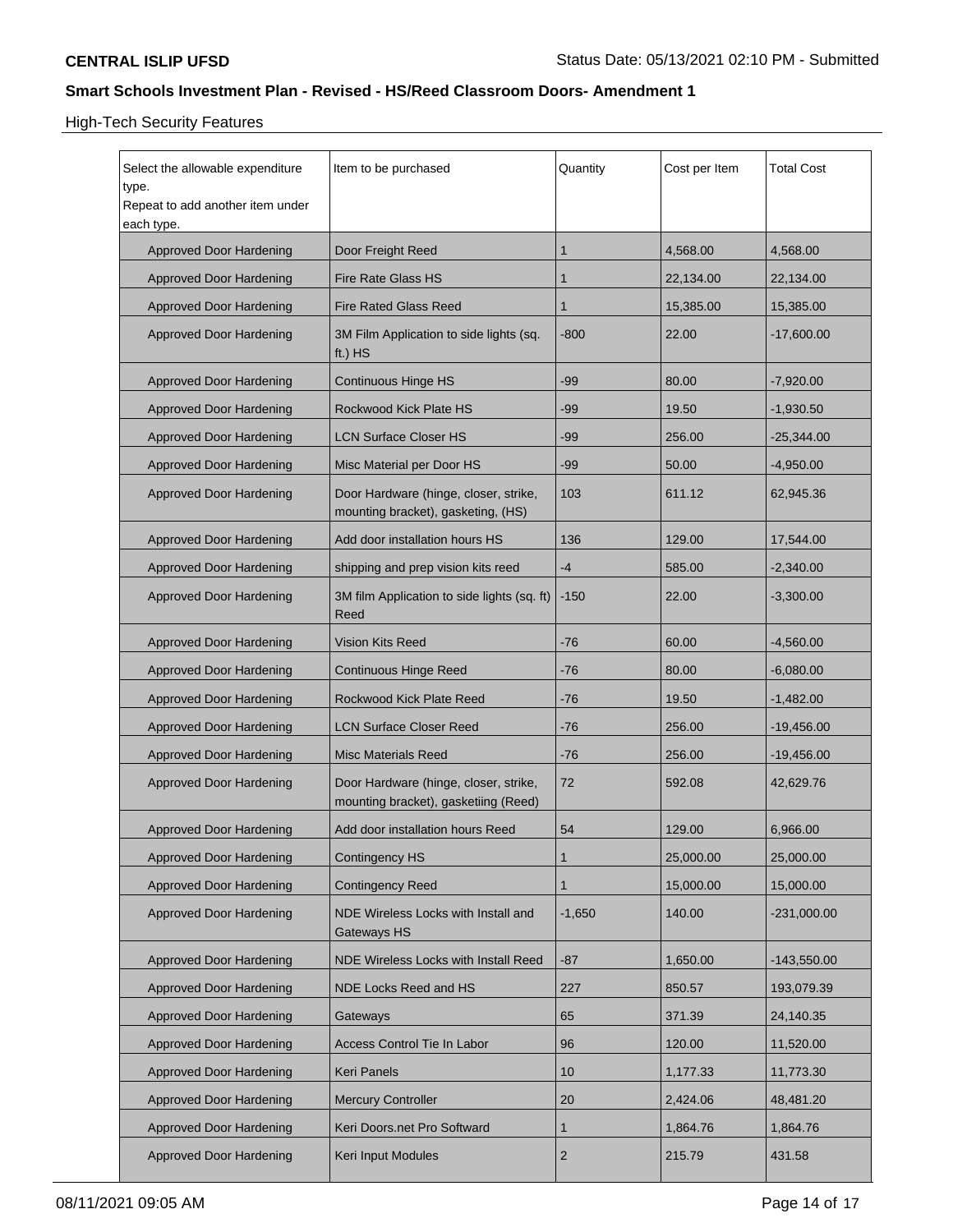High-Tech Security Features

| Select the allowable expenditure<br>type. | Item to be purchased           | Quantity | Cost per Item | <b>Total Cost</b> |
|-------------------------------------------|--------------------------------|----------|---------------|-------------------|
| Repeat to add another item under          |                                |          |               |                   |
| each type.                                |                                |          |               |                   |
| Approved Door Hardening                   | <b>Emap Integration</b>        |          | 3.238.03      | 3.238.03          |
| Approved Door Hardening                   | l Keri Labor Install           | 175      | 150.00        | 26.250.00         |
| Approved Door Hardening                   | Lock/Wireless Contingency HS   |          | 20,000,00     | 20,000,00         |
| Approved Door Hardening                   | Lock/Wireless Contingency Reed |          | 15,000.00     | 15,000.00         |
| Approved Door Hardening                   | <b>Architectural Fees</b>      |          | 50.000.00     | 50,000,00         |
|                                           |                                | $-2.326$ | 195.375.30    | 215.971           |

**6. If you have made an allocation for High-Tech Security Features, complete this table. Enter each Sub-category Public Allocation based on the the expenditures listed in Table #5.**

|                                                      | Sub-Allocation |
|------------------------------------------------------|----------------|
| Capital-Intensive Security Project (Standard Review) | (No Response)  |
| Electronic Security System                           | (No Response)  |
| <b>Entry Control System</b>                          | (No Response)  |
| Approved Door Hardening Project                      | 215,971.43     |
| <b>Other Costs</b>                                   | (No Response)  |
| Totals:                                              | 215,971.43     |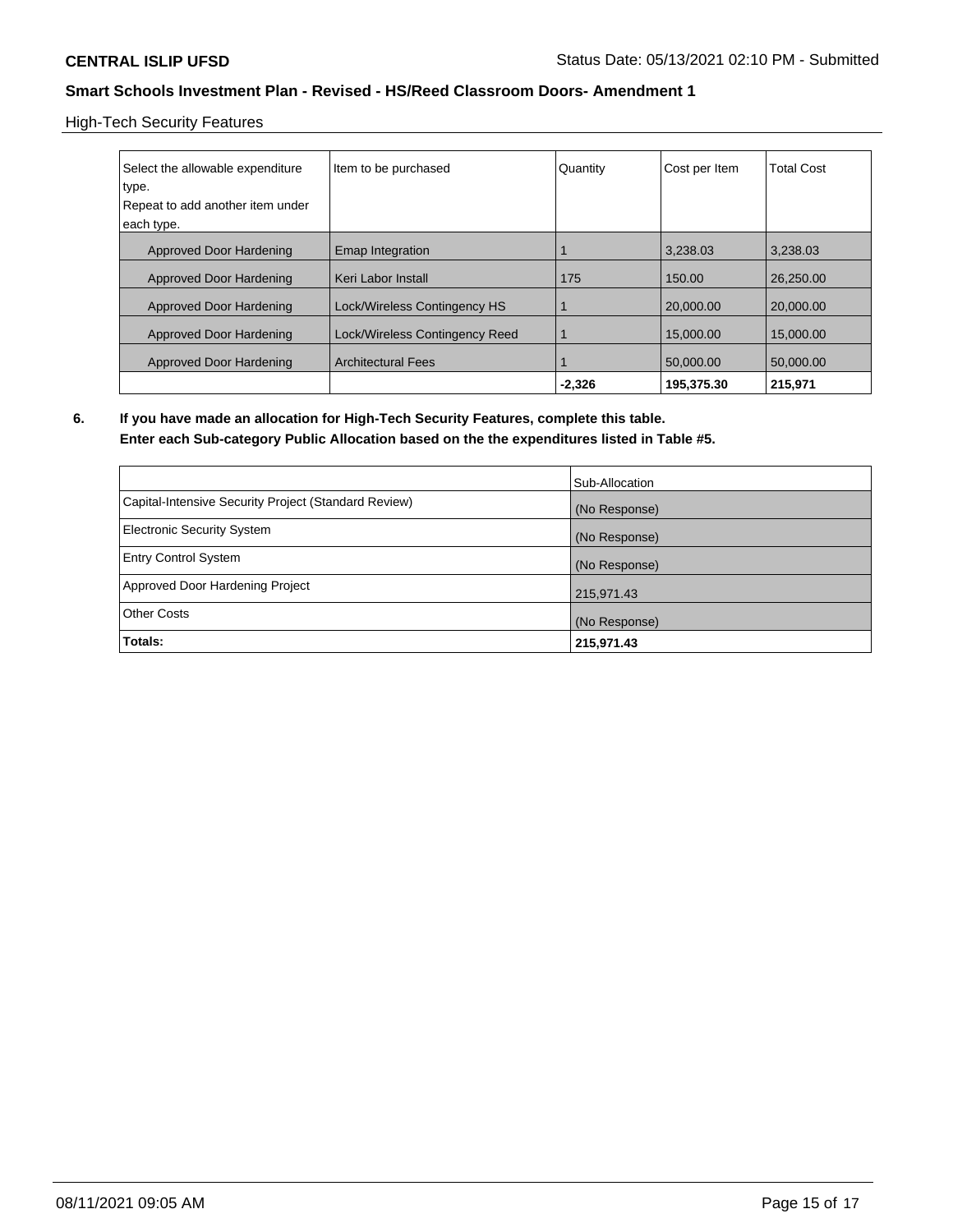Non-Public Schools

**1. Describe your plan to utilize SSBA funds to purchase devices and loan to the nonpublic schools within your district. Please specify what devices have been requested by the nonpublic schools. If the nonpublic schools have not finalized requests, the district should provide the date nonpublic schools will submit the request by.**

**Please note: If this plan has been identified as a Remote Learning Plan to be submitted and reviewed on an expedited basis, the district should state that they will reach out to the nonpublic schools upon submission of the application, in lieu of responding to the question above.**

(No Response)

**2. A final Smart Schools Investment Plan cannot be approved until school authorities have adopted regulations specifying the date by which requests from nonpublic schools for the purchase and loan of Smart Schools Bond Act classroom technology must be received by the district.**

By checking this box, you certify that you have such a plan and associated regulations in place that have been made public.

**2a. Please enter the date each year nonpublic schools must request loanable items from the school district. This date cannot be earlier than June 1 of the previous school year.**

(No Response)

#### **3. Final 2014-15 BEDS Enrollment to calculate Nonpublic Sharing Requirement (no changes allowed.)**

|              | <b>Public Enrollment</b> | <b>Nonpublic Enrollment</b> | Total Enrollment | Nonpublic Percentage |
|--------------|--------------------------|-----------------------------|------------------|----------------------|
| l Enrollment | 6.950                    | 261                         | 7.211.00         | 3.62                 |

#### **4. Nonpublic Loan Calculator**

|                                                           | Loanable       | Loanable   | Additional       | l Estimated | Previously | Cumulative | <b>Final Per</b> | <b>Final Total</b> |
|-----------------------------------------------------------|----------------|------------|------------------|-------------|------------|------------|------------------|--------------------|
|                                                           | School         | Classroom  | Nonpublic        | Per Pupil   | Approved   | Per Pupil  | Pupil Loan       | Loan               |
|                                                           | l Connectivitv | Technology | Loan             | Amount -    | Per Pupil  | Loan       | Amount -         | Amount -           |
|                                                           |                |            | (Optional)       | This Plan   | Amount(s)  | Amount     | This Plan        | This Plan          |
| Required Nonpublic<br>Loan                                | 0.00           | 0.00       |                  | 0.00        | 96.57      | 96.57      | 0.00             | 0.00               |
| Final Adjusted Loan  <br>- (If additional loan<br> funds) | 0.00           | 0.00       | (No<br>Response) | 0.00        | 96.57      | 96.57      | 0.00             | 0.00               |

#### **5. Nonpublic Share**

|                                          | Final Per Pupil Amount | l Final Nonpublic Loan Amount |
|------------------------------------------|------------------------|-------------------------------|
| Pending and Previously<br>Approved Plans | 96.57                  | 25,205.88                     |
| <b>This Plan</b>                         | 0.00                   | 0.00                          |
| Total                                    | 96.57                  | 25,205.88                     |

#### **6. Distribution of Nonpublic Loan Amount by School**

| Nonpublic School Name       | 2018-19 K-12 Enrollment | Special Ed School? If Yes, not eligible |
|-----------------------------|-------------------------|-----------------------------------------|
| (No Response)               | (No Response)           | (No Response)                           |
| OUR LADY OF PROVIDENCE RGNL | 236                     | <b>No</b>                               |
| <b>SCHOOL</b>               |                         |                                         |

#### **7. Please detail the type, quantity and per unit cost of the eligible items under each sub-category.**